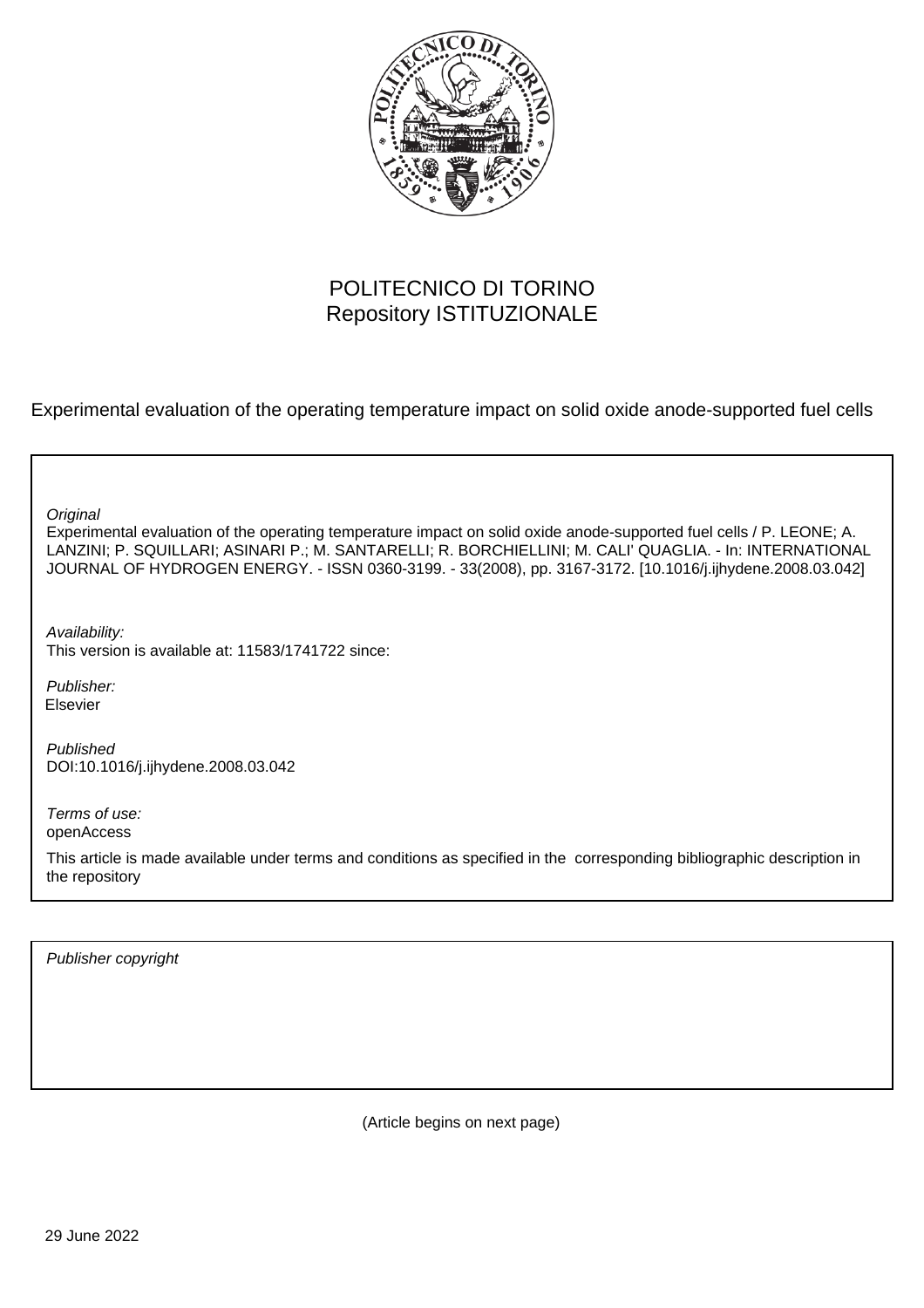### **Experimental evaluation of the operating temperature impact on solid oxide anodesupported cells**

#### *Pierluigi Leone*

#### *Politecnico di Torino, Dipartimento di Energetica*

C.so Duca Degli Abruzzi 24, 10100 Torino, Italy *Pietro Asinari*

#### *Politecnico di Torino, Dipartimento di Energetica*

C.so Duca Degli Abruzzi 24, 10100 Torino, Italy *Massimo Santarelli*

#### *Politecnico di Torino, Dipartimento di Energetica*

C.so Duca Degli Abruzzi 24, 10100 Torino, Italy *Michele Calì*

#### *Politecnico di Torino, Dipartimento di Energetica*

C.so Duca Degli Abruzzi 24, 10100 Torino, Italy

#### **ABSTRACT**

*In this paper an experimental investigation on single planar solid oxide cells is presented. Tests were performed on SOFCs of anode-supported design at L.A.Q. IN.T.E.SE laboratory of Politecnico di Torino where a test facility was installed. In the paper results are presented concerning the characterization of planar circular-shaped cells from InDEC® with LSM and LSCF cathodes. The characterization was performed by taking V-I measurements over a range of temperatures between 650°C and 840°C with hydrogen as fuel, and air as oxidant. The dependence of the cell performance on the various polarization contributions was rationalized on the basis of a simple analytical model, through a parameter estimation on the experimental data.*

*The apparent thermal activation energy E<sup>a</sup> has been evaluated from the temperature dependence of ASRs. The cell with LSCF cathode has a lower activation energy and thus it is suitable for operating temperature lower than ASC1 cell one. The fuel cell performance dependence on the temperature is due to the temperature dependence of ohmic and activation polarization. In particular, the performance limitation at low temperature is due to activation polarization for ASC1 and ohmic polarization for ASC2.*

**Key words***:* SOFC single cells, experimental, performance limitation, temperature impact

#### **1. INTRODUCTION**

In this paper an experimental analysis on single planar SOFC units is presented. Tests were performed on solid oxide fuel cells of anode-supported design at L.A.Q. IN.T.E.SE laboratory of Politecnico di Torino. In the paper results are presented concerning the characterization of anode-supported cells with LSM and LSCF cathodes. Experimental data analysis consisted in the definition and evaluation of performance indexes of cells such as maximum power density, current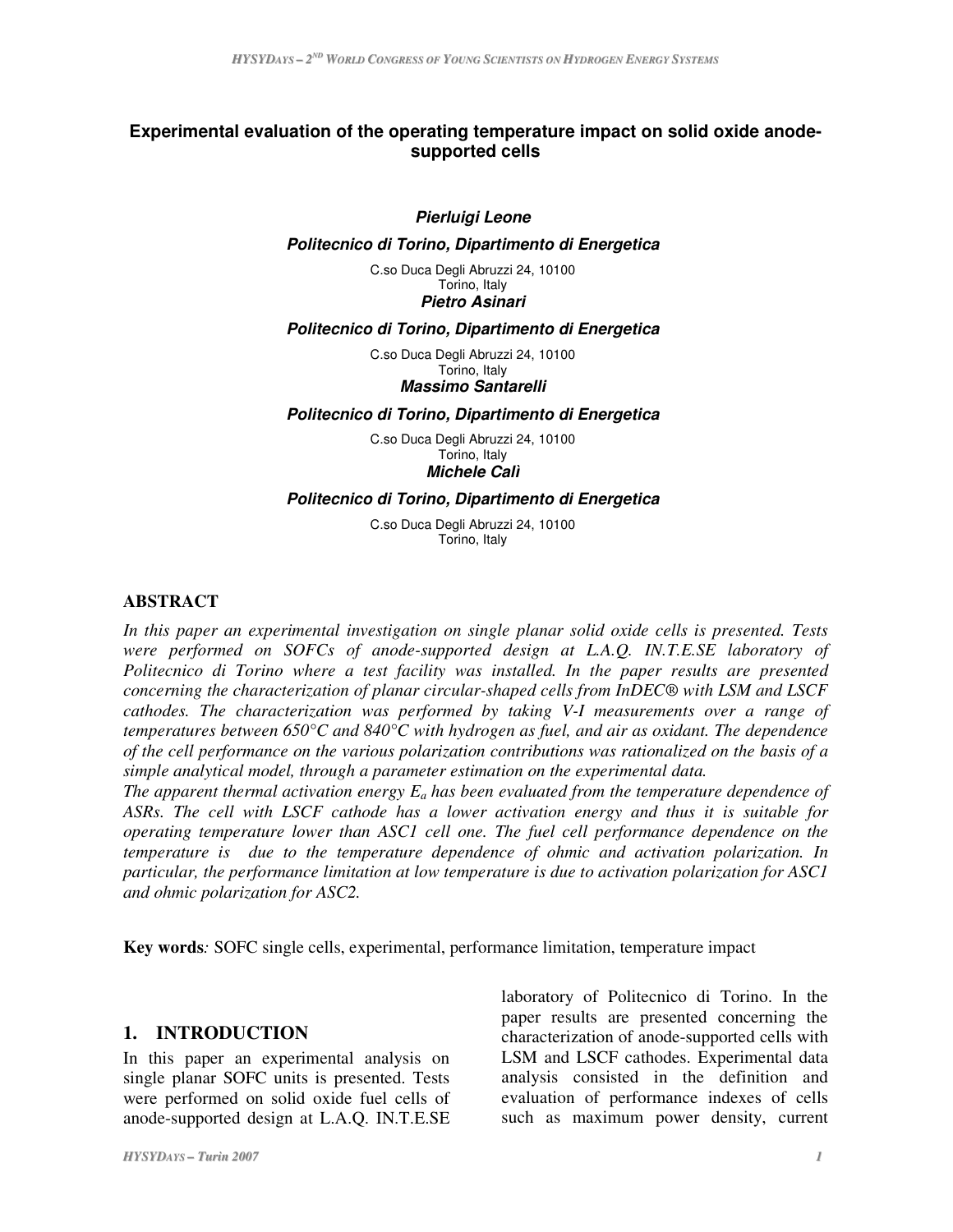density at 0.7 volts, area specific resistance analysis and polarization analysis coupled with parameter estimation methods[1-10].

Lanthanum–strontium manganite (LSM) is known to be the most promising candidate for practical SOFC cathode, due to mechanical and chemical compatibility with zirconia electrolyte and good electrochemical performances at 1000 °C. However, its polarization property at lower temperatures  $(\leq 800 \degree C)$  is not satisfactory.

The medium-temperature performance can be enhanced when a second ionically conducting phase is added to LSM to extend the surface area over which the oxygen reduction reaction can occur. Very good results were obtained using a LSM–YSZ cathode

Iron and cobalt-containing perovskites (LSCF) are other candidates for SOFC cathode materials, because of their high electronic and ionic conductivity as well as high oxygen permeability and high electrocatalytic activity.

It is important to note that in the case of pure electronic conducting cathode materials (like lanthanum–strontium manganite is at medium-temperatures) the electrochemical reactions are almost restricted to the triple phase boundary between the cathode, electrolyte and gaseous oxygen or air. On the other side, LSCF cathodes, referred as Mixed Electronic and Ionic Conductors (MEIC), have appreciable ionic conductivity, and exchange of oxygen occurs at the electrode surface with diffusion of oxygen ions through the mixed conductor [6, 7].

Several research group investigated the different behaviour of single cell operation with YSZ/LSM and LSCF cathodes. In [8] authors investigate properties and the applicability of iron and cobalt-containing perovskites as cathodes for solid oxide fuel cells (SOFCs) in comparison to state-of-theart manganite-based perovskites. In comparison with the performance of a stateof-the-art LSM/YSZ composite cathode, the current densities of the better performing LSCFs (L55SCF, L58SCF, L78SCF) are up to two times higher than for the LSM cathode, Further, LSCF cathodes gave a power output of 1.0–1.2 Wcm<sup>-2</sup> at 800 °C and 0.7 Volts with hydrogen as fuel gas, compared with conventional cathodes based on  $(La, Sr)MnO<sub>3</sub>$ (LSM), the high power densities allow a reduction in operating temperature of about 100 °C by maintaining the performance at the former level with LSM cathodes. In [9] the electrochemical performance of different LSCF-based cathodes in comparison to the state-of-the-art LSM cathodes was also considered. Focusing on the temperature dependence, it was found that the higher electro-catalytic activity of the LSCF compositions becomes evident in comparison to LSM. The difference in performance between the various LSCF compositions is nearly the same for 800 and 700 °C, while the performance of the LSM/YSZ cells has a stronger temperature dependence, resulting in a stronger increase of overpotential with decreasing temperature. In [10] it is presented a screening of different cathode properties for application in low-temperature SOFC<br>technology. Basing on impedance technology. Basing on impedance spectroscopy analysis on symmetrical cells it was found a polarization resistance of 0.5  $\Omega$ cm 2 for LSM cathode at around 760 °C, at 650 °C for LaSrFeCo.

# **2. EXPERIMENTAL**

The tests were performed with circular shaped anode supported SOFC membranes from InDEC®, with a diameter of 80 mm and an active area of  $47 \text{ cm}^2$ .

Cells were of anode-supported design, two kinds of cells were tested differing for the materials used in the cathode layer. First cell is referred as ASC1 cell. The electrolyte of these membranes was 4-6 µm thick 8YSZ. The cathode was 30-40 µm thick and consisted of two layers. The cathode functional layer consisted of porous 8YSZ and  $La<sub>0.75</sub>Sr<sub>0.2</sub>MnO<sub>3</sub>$  (LSM). The cathode current collecting layer consisted of LSM alone. The anode consisted of two layers. Both functional layers and support consisted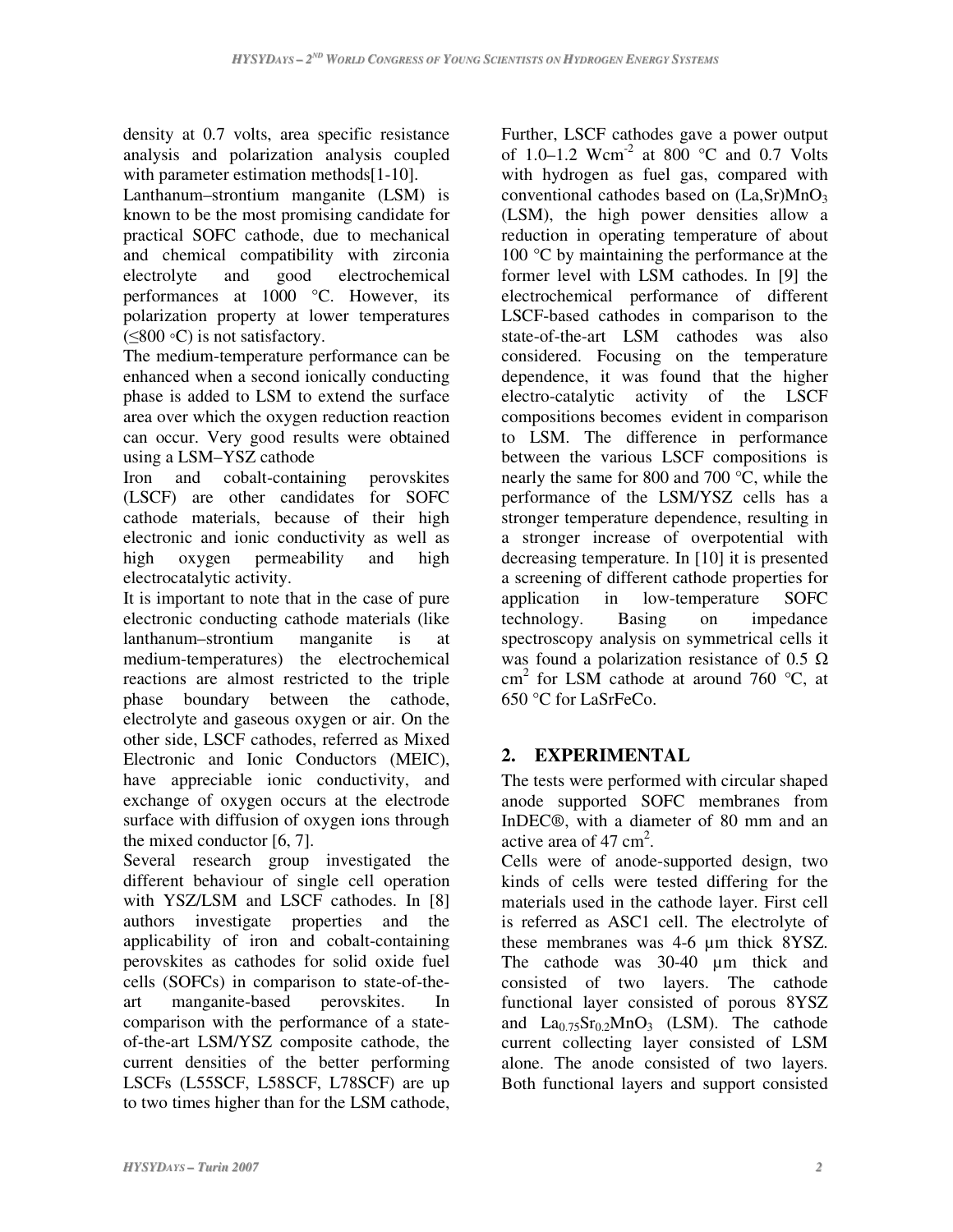of nickel and 8YSZ. The anode support was 520-600  $\mu$ m and the functional layer 5-10  $\mu$ m. The second design of cell is referred as ASC2 cell. The electrolyte of these membranes was 4-6 µm thick 8YSZ. The cathode consisted of a 2-4 µm thick of blocking layer made of yttria doped ceria (YDC) and 20-30 µm thick of functional layer consisted of porous lanthanum strontium cobalt ferrite oxide (LSCF). The anode was the same of the ASC1 design.

The membranes were tested in a ceramic cell housing, with alumina flanges for gas distribution, platinum gauze for cathode current collection, and nickel gauze for anode current collection. The anode and cathode chambers were not sealed, allowing the fuel to react with oxygen directly outside the fuel cell. Platinum wires were used as current leads and for cell voltage measurement. As fuel flow, hydrogen was used. The fuel was humidified by a bubbler operating at 30°C. The flows were controlled by mass flow controllers (Bronkhorst). The V-j characteristics were taken changing current in steps of 1 A, and stabilisation time at each step of 60 seconds, by using a Kikusui electronic load (Kikusui Electronics Corp, Japan) in conjunction with an additional power supply in current-following mode (Delta Elektronica, Zierikzee, Netherlands).

The experimental session mainly consisted of comparison of different polarization behavior changing the anodic feeding in terms of hydrogen mass flow. Also the effect of the cell temperature was evaluated with SOFC

membranes at 650 °C, 740°C ,800°C and 840°C.

# **3. SINGLE CELL UNIT TEST RESULTS: PERFORMANCE INDEXES ANALYSIS**

An analysis of cell operation was accomplished by defining suitable performance indexes of operation.

Essentially these indexes refer to powergenerating characteristics of unit-cells, area specific resistance analysis and polarization analysis.

### **3.1. Polarization analysis: powergenerating characteristics of unitcells**

### *3.1.1. Anode Supported cell with YSZ/LSM cathode (ASC1)*

In Figure 1 the measured *V-i* curves are drawn for the temperature of 800 °C with the power density curves of the cell. The cell resistances  $R_{cell}$ , evaluated from the linear region of  $V(i)$ versus j curves are  $8.08 \text{m}\Omega$ ,  $8.58 \text{m}\Omega$  and  $9.67 \text{m}\Omega$  for 500 mln/min H<sub>2</sub>, 400 mln/min H<sub>2</sub> and  $300 \text{ mln/min H}_2$ . The cell electrical powers achieved at 0.7 volts were 25 W at 50.2% fuel utilization (500 mln/min H2), 22.5 W at 56.3% fuel utilization (400 mln/min H2) and 19.63 W at 65.7% fuel utilization (300 mln/min H2). The maximum power densities (MPD) have been  $\sim 577$  mW/cm<sup>2</sup> 507  $mW/cm<sup>2</sup>$  and 429 mW/cm<sup>2</sup>.

### *3.1.2. Anode Supported cell with YDC/LSCF cathode (ASC2)*

In Figure 2 the measured *V-i* curves are drawn for the temperature of 800 °C with the power density curves of the cell. The cell resistances  $R_{cell}$ , evaluated from the linear region of  $V(i)$ versus *i* curves are  $5.06 \text{m}\Omega$ ,  $5.63 \text{m}\Omega$  and 6.83m $\Omega$  for 500 mln/min H<sub>2</sub>, 400 mln/min H<sub>2</sub> and  $300 \text{ mln/min H}_2$ . The cell electrical powers achieved at 0.7 volts were 32 W at 64% fuel utilization (500 mln/min  $H_2$ ), 29.1

#### **Effect of temperature on cell ASR**



Figure 5. Effect of operating temperature on the Area Specific Resistance (ASR)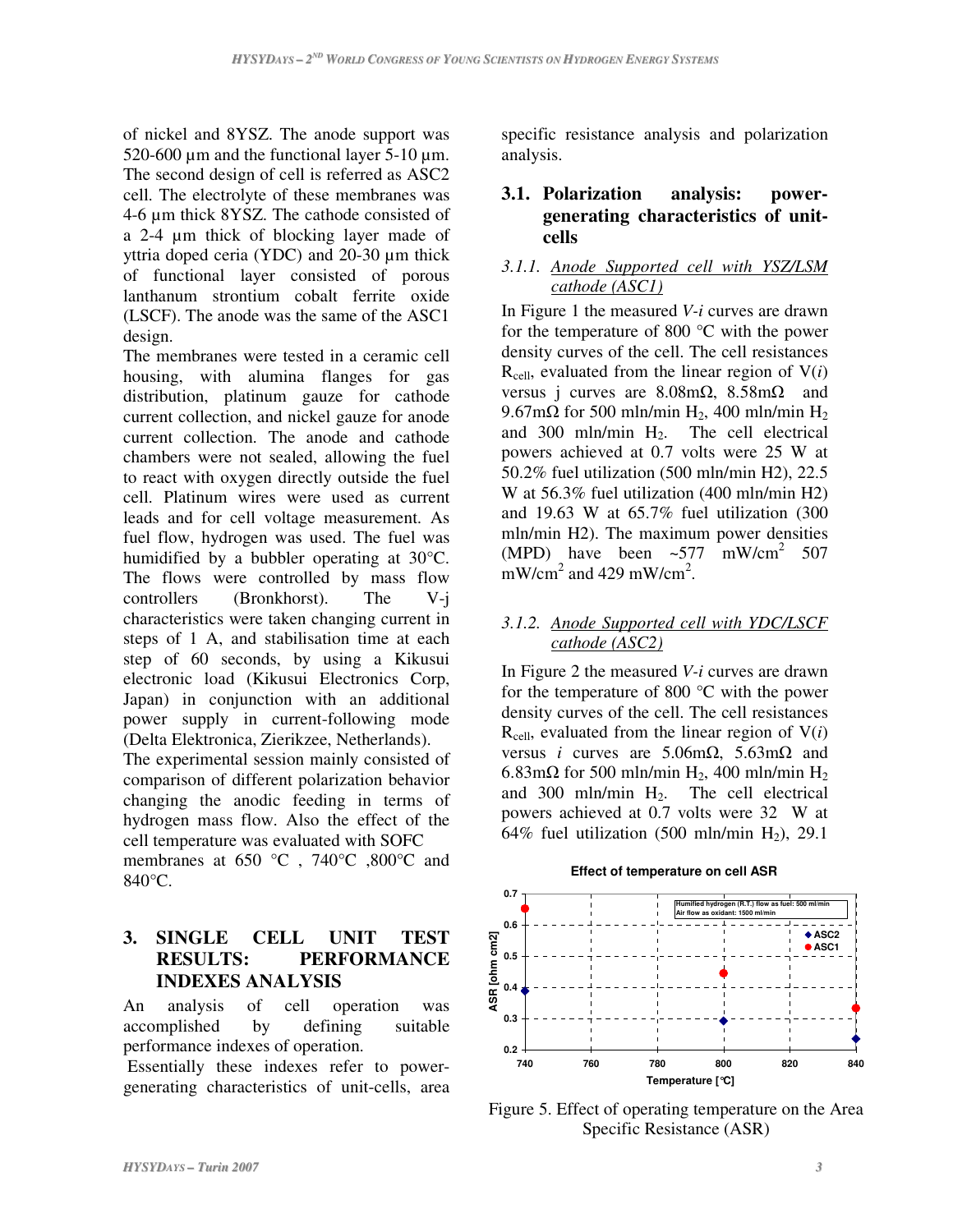

Figure 1. Power-generating characteristics of unit-cells, Anode Supported cell with YSZ/LSM cathode (ASC1) at 800°C.



Figure 3. Area Specific Resistance of ASC1 cell.

W at 73% fuel utilization (400 mln/min  $H_2$ ), 24.2 W at 82% fuel utilization (300 mln/min H2). The maximum power densities (MPD) have been  $\sim 681$  mW/cm<sup>2</sup>, 620 mW/cm<sup>2</sup> and 518 mW/cm<sup>2</sup>.

For all the investigated temperatures the cell resistances decrease as the anode feed rate is increased because of the reduction of gas c onversion resistance. Also, the increase of temperature leads to the reduction of cell resistance due increase of rate of electrochemical reaction and decrease of ohmic overpotentials.



Figure 2. Power-generating characteristics of unit-cells, Anode Supported cell with YDC/LSCF cathode (ASC2) at 800 °C.



Figure 4. Area Specific Resistance of ASC2 cell.

### **3.2. Polarization analysis: Area Specific Resistance (ASR) Analysis**

The overall cell performance obtained from the V-I characteristics for both types of unitcell at various operation conditions is presented in Figures 3, Figures 4, Figures 5. The cell performance is estimated in terms of the area specific resistance of the cell (ASR) rather then power density, which is more often employed as suitable index to represent overall cell performance. In fact, this description of cell performance is known to be much less dependent on the individual test conditions compared with power density [1, 2, 11]. This parameter is representative of total cell polarization.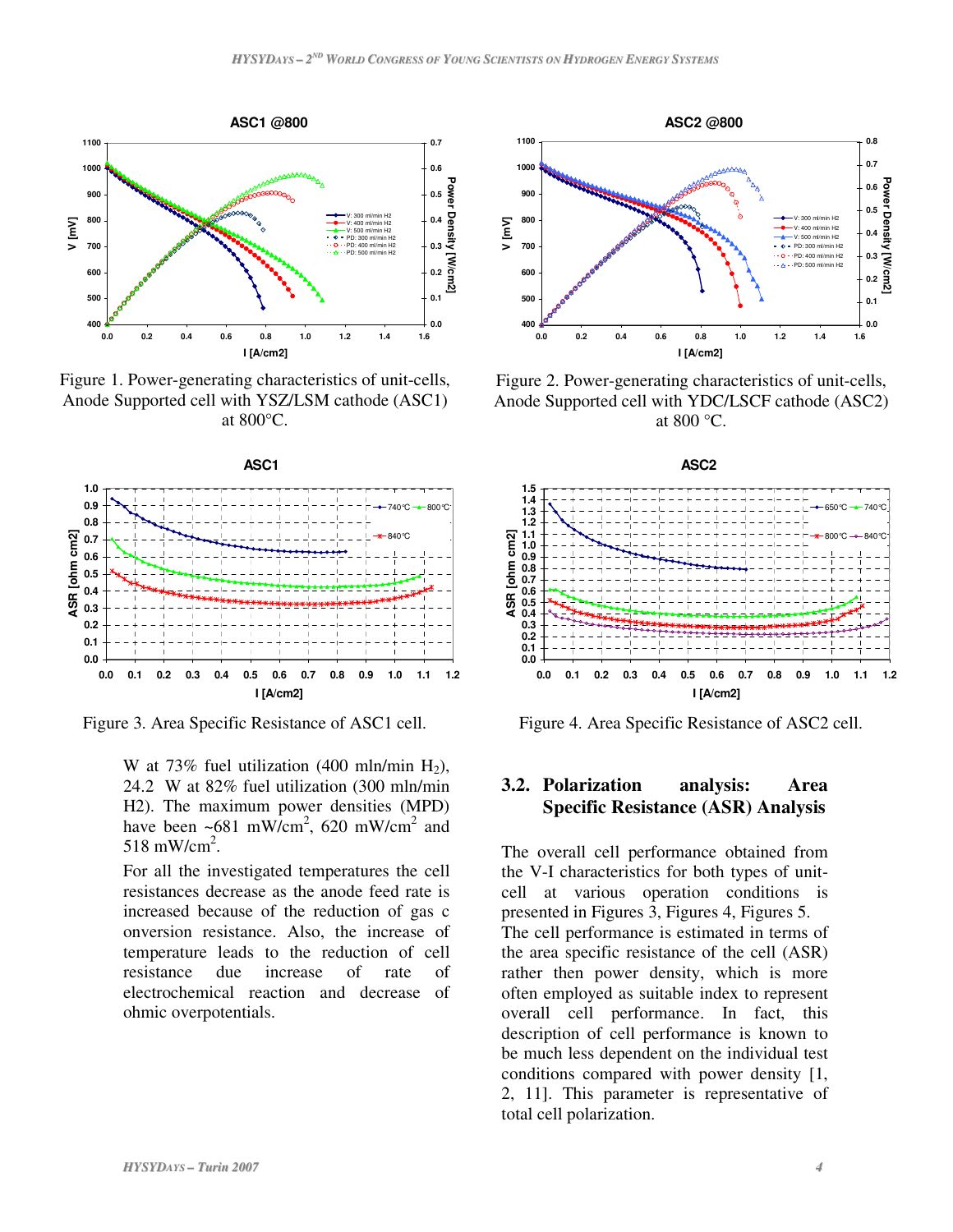In this work the area specific resistance was evaluated as [1]:

$$
ASR = \frac{OCV - V_{cell}}{j}
$$
 (1)

Where *OCV* is the experimental open circuit voltage, *Vcell* is the measured cell voltage and *j* the corresponding current. In Figures 5 it is possible to evaluate the effect of temperature and fuel utilization on the area specific resistance. Total cell resistance is less dependent of temperature in case of ASC2 than in case of ASC1.

### **3.3. Electrochemical Investigation of cell performance**

In this paragraph the polarization analysis is refined by describing a cell polarization model and fitting the experimental data through parameter estimation methods. The polarization analysis was performed for the two cells, at different operating temperatures and at fixed fuel mass flow of 500 ml/min (nominal condition). The considered polarization model is defined and discussed in the following. The model equation used in the paper is described in following equations. The terminal cell voltage is expressed by the following equation:

$$
V_c = V_{Nernst} - \frac{R \cdot T}{\alpha \cdot F} a \sinh\left(\frac{i_c}{2 \cdot I_{0,c}}\right) - R_{\Omega} \cdot i_c + \frac{R \cdot T}{2 \cdot F} \log\left(1 - \frac{i}{i_{as}}\right) + \frac{R \cdot T}{4 \cdot F} \log\left(1 - \frac{i}{i_{cs}}\right)
$$
\n
$$
(2)
$$

The Nernst potential, *VNernst* has been assumed equal to the measured open circuit voltage. The activation overvoltage has been modelled using a single-term equation of the hyperbolic sine approximation of Butler-Volmer equation. This is equal to assume one of the equilibrium exchange current densities sufficiently larger than the other, thus allowing the corresponding activation loss to be neglected [11]. The ohmic resistance is modelled considering a global resistance of electrolyte, electrodes and any contact resistance between interfaces and between current collectors. The resistance of 8YSZ

electrolyte has been modeled using the equation:

$$
\rho_{el} = 0.00294 \cdot e^{\left(\frac{10350}{T}\right)}\tag{3}
$$

In terms of physical measurable parameters, an analytical expression for the anode diffusion overpotential is proposed [3]. The expression of the limiting current density at the anode side is:

$$
i_{as} = \frac{2 \cdot F \cdot p_{H_2}^b \cdot D_{a(eff)}}{R \cdot T \cdot t_a}
$$
 (4)

The effective diffusion coefficients have been evaluated according to the equation:

$$
D_{a/c(eff)} = \frac{\varepsilon_{a/c}}{\tau_{a/c}} \cdot D_{i-j}^{293K} \cdot (\frac{T}{293})^{1.5}
$$
 (5)

The diffusion overpotential due to the anode diffusion is then given by:

$$
V_{\text{diff}}^a = \frac{R \cdot T}{2 \cdot F} \log \left( 1 - \frac{i}{i_{\text{as}}} \right) \tag{6}
$$

In terms of physical measurable parameters, the cathode limiting current density was evaluated with equation [3]:

$$
i_{cs} = \frac{4 \cdot F \cdot p_{O_2}^b \cdot D_{c(eff)}}{\left(\frac{p - p_{O_2}^b}{p}\right) \cdot R \cdot T \cdot t_c}
$$
\n(7)

#### **ASC1-Simulation of V-i characteristics**



Figure 6. Experimental versus polarization behavior of anode-supported cell with SLM cathode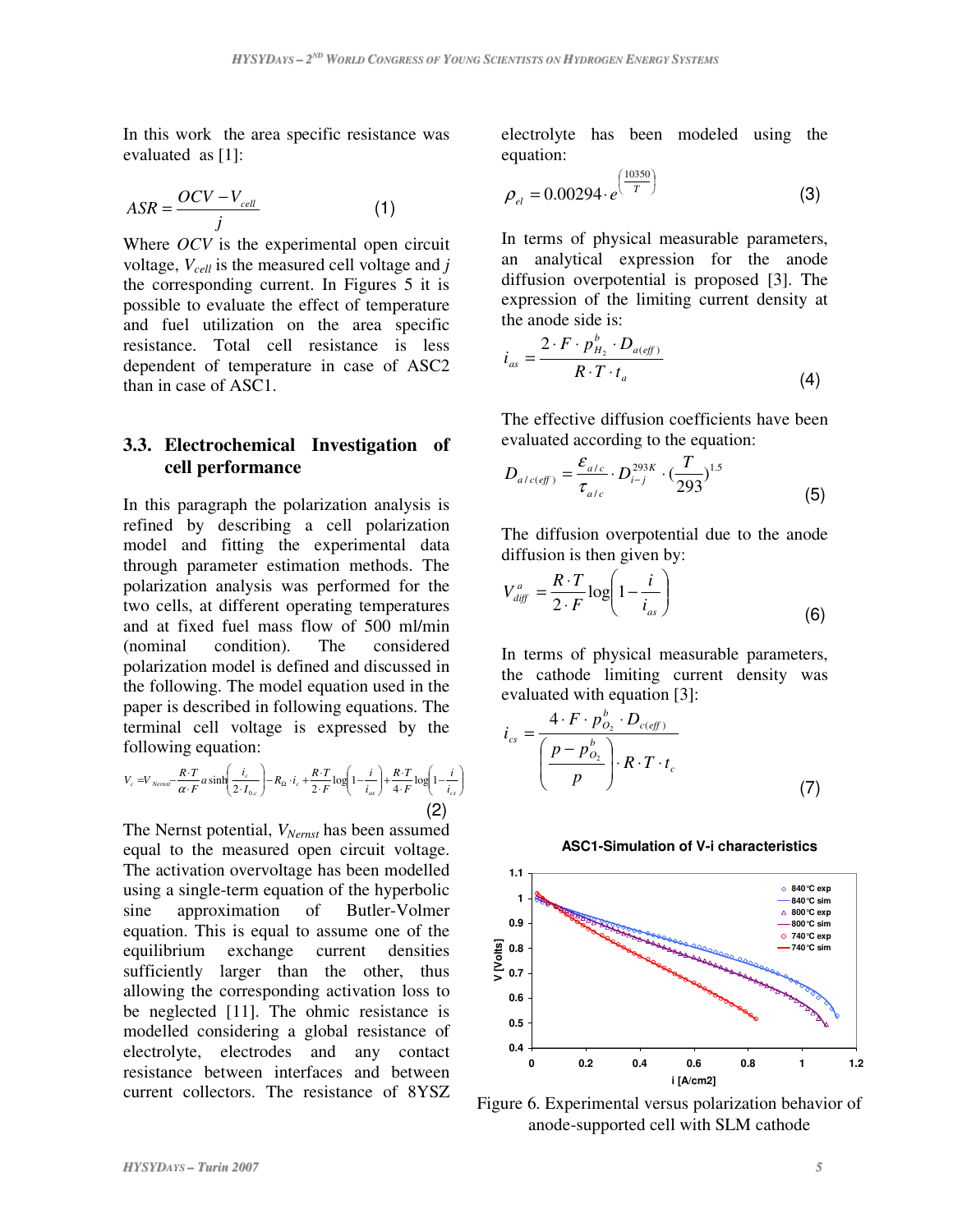(This equation is an approximation for anode supported cells with very small cathode thickness). The diffusion overvoltage due to the cathode diffusion is then given by:

$$
V_{\text{diff}}^c = \frac{R \cdot T}{4 \cdot F} \log \left( 1 - \frac{i}{i_{cs}} \right) \tag{8}
$$

The effective diffusion coefficients have been evaluated according to the equation (5),where the fundamental binary diffusivity of reactants mixtures are evaluated according to the Chapman-Enskog model [3, 4, 12, 13]. Three parameters were estimated in the analysis, 1) the effective exchange current density  $I_{0,c}$ , 2) the global ohmic resistance  $R_Q$  and 3) the anode limiting current density *ias*. Parameter estimation was performed using Levenberg-Marquardt algorithm, results are shown in Table 1. In Figure 6 an example of parameter estimation procedure is drawn with experimental and fitting *V-j* curves.

The ohmic polarization is temperature dependent mainly because the thermally activated dependence of the YSZ ionic resistivity. The activation polarization is also thermally activated, which is reflected in the thermally activated dependence of the exchange current density  $I_{o,c}$ , in fact the cathode exchange current densities increase at the increase of temperature with meaning of reduction of electrode polarization at high temperature. Also ohmic resistance decrease at the increase of temperature with exponential behavior. Anode limiting current densities slightly varies with temperature as expected. Further, as temperature was decreased worst estimations of anode limiting current densities were obtained suggesting that at low temperature other sources of polarization, rather than concentration, limit the cell performance. Thus, the principal temperature dependence of cell performance is due to the temperature dependence of ohmic and activation polarization.

At 800 °C values of cathode exchange current densities of around 110 mA/cm<sup>2</sup> and 170 mA/cm<sup>2</sup> were found for ASC1 cell and for the ASC2 cell, respectively. In general the estimated values of global ohmic resistances are higher than the model value of ionic resistance of electrolyte, this means that there is an important contribution of ohmic resistance which arises from other sources such as electrode resistance, resistance of interfaces, contact resistance.

Anode limiting current densities slightly varies for the two investigated cells because the anode was of same material and design. Concentration overvoltages evaluated in this analysis are strongly dependent with operating conditions and include contribution of conversion resistance (fuel utilization effect).

# **4. COMPARISON OF LIMITING PERFORMANCE FACTORS OF CELLS**

### **4.1. Performance Index Analysis**

In Figure 7 V-I characteristics of ASC1 and ASC2 cells are drawn for 500 ml/min of hydrogen and for different operating temperatures. The current-voltage behavior of ASC2 at 740°C is comparable with performance of ASC2 at 840 °C. In particular from the Figure 8 it is possible to understand the behavior of cells at different temperatures and thus roughly characterize the behavior of the improved cathode for different operating temperatures. At 740 °C and 500 ml/min of

**Comparison of performances at 0.7 volts and 500 ml/min anode feed rate**



Figure 8. Comparison of cell performances in terms of temperature effect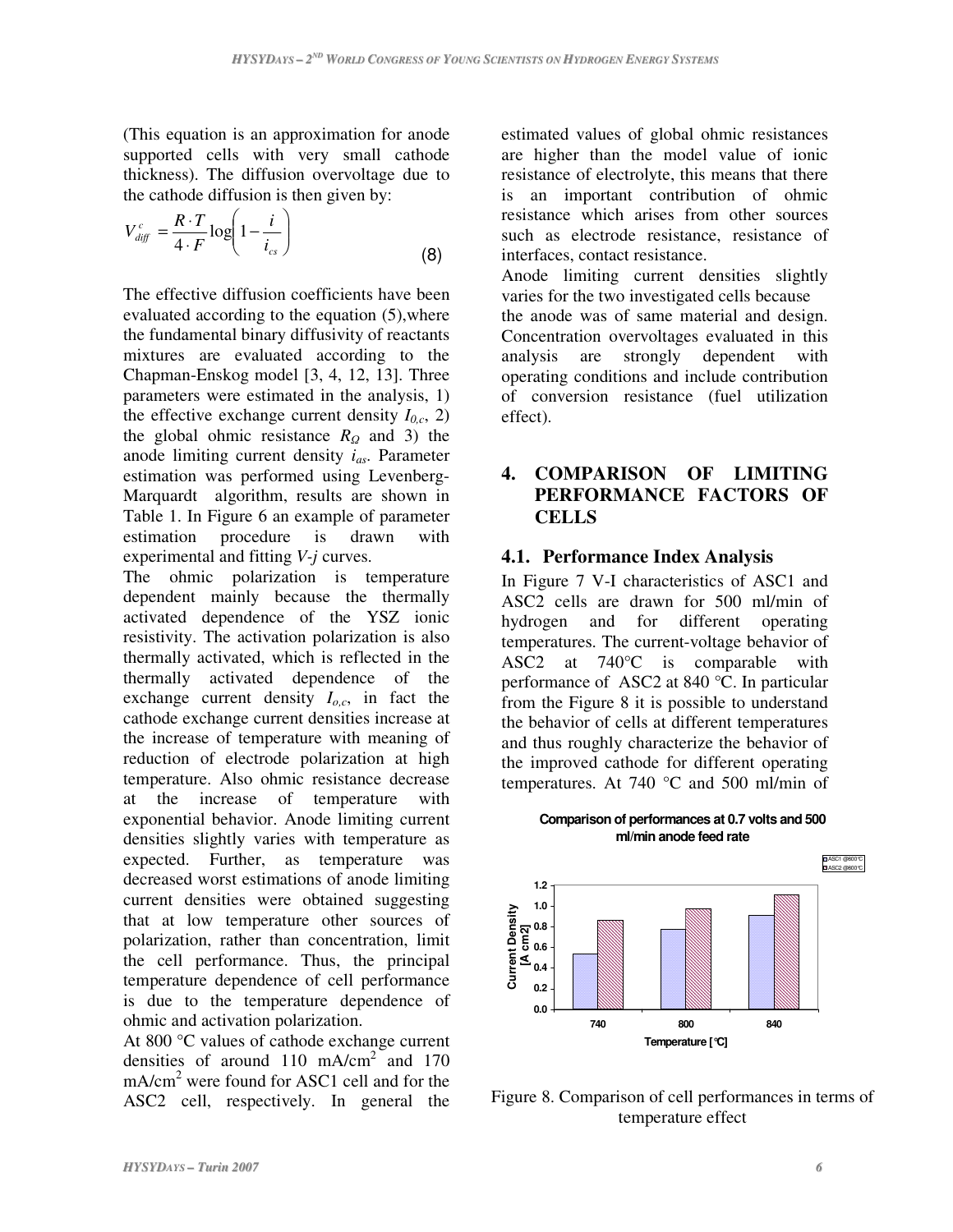|                                      | ASC <sub>1</sub>  | 840                    | ASC <sub>2</sub>  | 840                    |
|--------------------------------------|-------------------|------------------------|-------------------|------------------------|
|                                      | <b>Estimation</b> | Δ, condifence interval | <b>Estimation</b> | Δ, condifence interval |
| $I_{o.c}$ [A/cm <sup>2</sup> ]       | 0.197             | ±0.031                 | 0.236             | ±0.045                 |
| $R_{\Omega}$ [ohm cm <sup>2</sup> ]  | 0.135             | ±0.013                 | 0.048             | ±0.014                 |
| $I_{as}$ [A/cm <sup>2</sup> ]        | 1.144             | ±0.005                 | 1.196             | ±0.002                 |
|                                      | ASC <sub>1</sub>  | 800                    | ASC <sub>2</sub>  | 800                    |
|                                      | <b>Estimation</b> | Δ.condifence interval  | <b>Estimation</b> | Δ, condifence interval |
| $I_{o,c}$ [A/cm <sup>2</sup> ]       | 0.112             | ±0.009                 | 0.168             | ±0.032                 |
| $R_{\Omega}$ [ohm cm <sup>2</sup> ]  | 0.189             | ±0.008                 | 0.081             | ±0.017                 |
| $I_{\text{as}}$ [A/cm <sup>2</sup> ] | 1.113             | ±0.006                 | 1.066             | ±0.002                 |
|                                      | ASC <sub>1</sub>  | 740                    | ASC <sub>2</sub>  | 740                    |
|                                      | <b>Estimation</b> | Δ, condifence interval | <b>Estimation</b> | Δ, condifence interval |
| $I_{o,c}$ [A/cm <sup>2</sup> ]       | 0.060             | ±0.003                 | 0.147             | ±0.024                 |
| $R_0$ [ohm cm <sup>2</sup> ]         | 0.322             | ±0.009                 | 0.174             | ±0.014                 |
| $I_{\rm as}$ [A/cm <sup>2</sup> ]    | 0.938             | ±0.020                 | 1.050             | ±0.004                 |
|                                      | ASC <sub>1</sub>  | 650                    | ASC <sub>2</sub>  | 650                    |
|                                      | <b>Estimation</b> | Δ, condifence interval | <b>Estimation</b> | Δ, condifence interval |
| $I_{o,c}$ [A/cm <sup>2</sup> ]       |                   |                        | 0.041             | ±0.003                 |
| $R_0$ [ohm cm <sup>2</sup> ]         |                   |                        | 0.508             | ±0.030                 |
| $I_{\rm as}$ [A/cm <sup>2</sup> ]    |                   |                        | 1.275             | ±0.510                 |

Table 1. Estimated parameters of polarization model for ASC1 and ASC2 cells

fuel the voltage of 0.7 volts is reached at a double value of current density in the case of ASC2. Increasing the temperature the positive effect of the improved cathode decreases.

### **4.2. Thermal Activated Process Analysis**

A comparison of cell behavior in terms of polarization and effect of temperature has been done. In fact, the apparent thermal

activation energy Ea has been evaluated from the temperature dependence of ASRs. In particular for the ASC1 cell an apparent thermal activation energy of around 0.65 eV has been estimated. Contrary we evaluated for the ASC2 cell a value of Ea of around 0.48 eV. Further, the Ea, referred to the ohmic resistances, of ASC1 is lower than the one of ASC2 (0.94 and 1.34 eV respectively), whereas the activation energy of cathode polarization were 0.57 and 0.22 eV



### **Comparison of V-I characteristics**

Figure 7. Comparison of ASC1 and ASC2 performances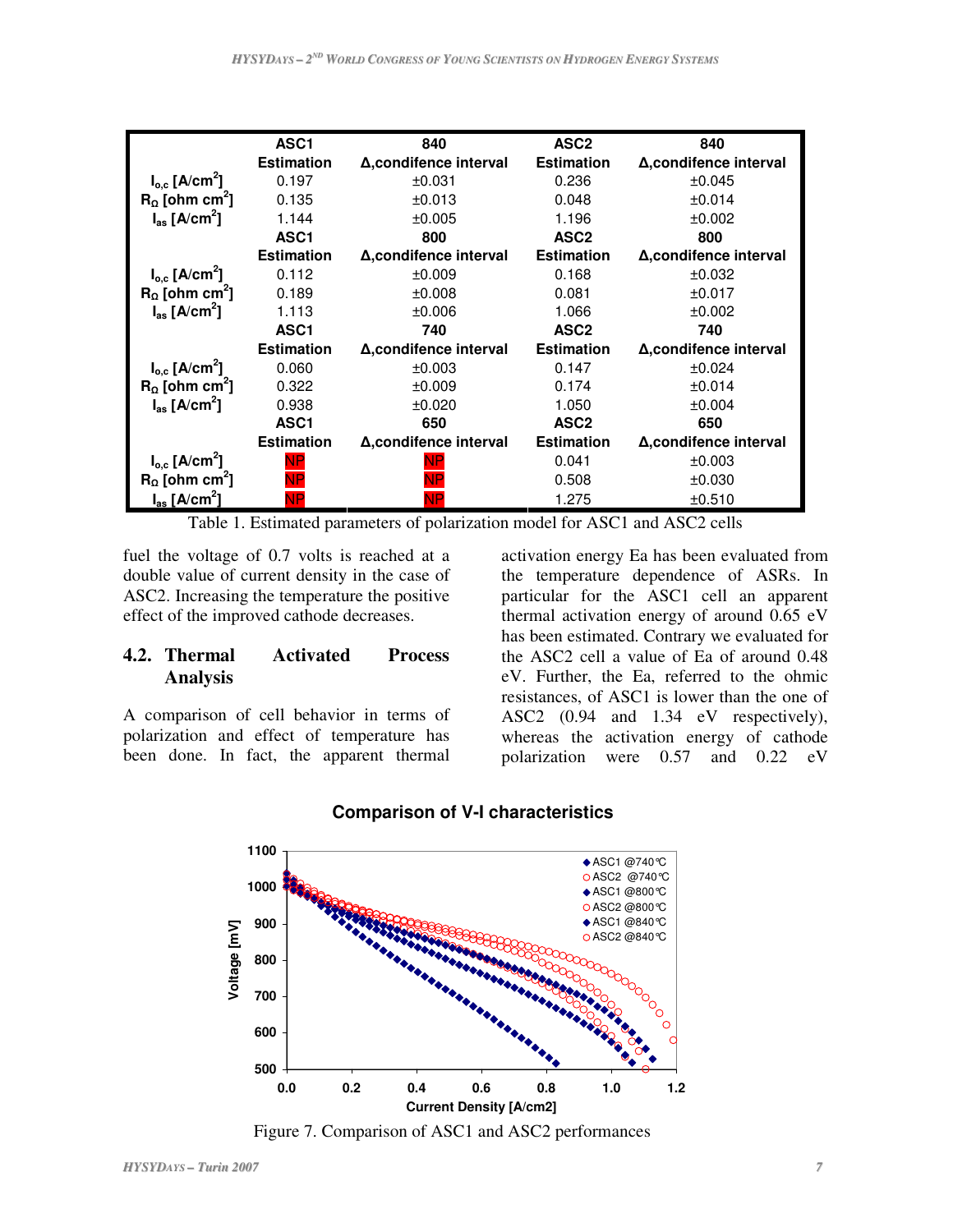respectively for ASC1 and ASC2. This means that for the ASC1 cell the activation polarization term is the limiting factor for lowering the operating temperature, while for ASC2 the limiting factor is the ohmic polarization.

# **5. CONCLUSIONS**

In this paper an experimental analysis of solid oxide fuel cells was performed and was focused on the comparison of behavior of two anode supported cells with LSM (ASC1) and LSCF (ASC2) cathodes.

The current-voltage behavior of ASC2 at 740°C is comparable with performance of ASC2 at 840 °C. Further, at 740 °C the voltage of 0.7 volts is reached at a double value of current density in the case of ASC2.

The apparent thermal activation energy  $E_a$  has been evaluated from the temperature dependence of ASRs. The cell with LSCF cathode has a lower activation energy and it is possible to conclude that this cell is suitable for operating temperature lower than ASC1 cell. Further, for the ASC1 cell the activation polarization term is the limiting factor for lowering the operating temperature, while for ASC2 it is the ohmic polarization is the limiting factor.

### **ACKNOWLEDGMENTS**

bla bla bla bla bla bla bla bla bla bla bla bla.

#### **REFERENCES**

- [1].T.M. Koehler, D.B. Jarrel, L.J. Bond, High Temperature Ceramic Fuel Cell Measurement and Diagnostics for application to Solid Oxide Fuel Cell Systems, Report prepared for the U.S. Department of Energy, October 2001.
- [2].Singhal S.C., Kendall K., High temperature solid oxide fuel cells: fundamentals, design and applications, Elsevier (2004).
- [3].Kim J., Virkar A.V., Fung K.Z., Metha K., Singhal S.C., Polarization effects in intermediate temperature, Anode-Supported Solid Oxide Fuel Cells, J.

Electrochemical Soc., Vol. 146 (1), pp. 69-78 (1999).

- [4].Zhao F., Virkar A. V., Dependence of polarization in anode-supported solid oxide fuel cells on various cell parameters, Journal of Power Sources 141 (2005) 79–95.
- [5].H.Y. Jung, W.-S. Kim, S.-H. Choi, H.-C. Kim, J. Kim, H.-W-Lee, J.-H. Lee, Effect of current-collecting layer on unit-cell performance of anode-supported solid oxide fuel cells, J. Power Sources, 155 (2006) 145–151.
- [6].V.V. Srdic, R.P. Omorjan, J.Seidel, Electrochemical performances of  $(La, Sr)CoO<sub>3</sub>$  cathode for zirconia-based solid oxide fuel cells, Materials Science and Engineering B 116 (2005) 119–124.
- [7].V. Dusastre, J.A. Kilner, Solid State Ionics 126 (1999) 163.
- [8].A. Mai, V.A.C. Haanappel, S. Uhlenbruck, F. Tietz, D. Stover, Ferritebased perovskites as cathode materials for anode-supported solid oxide fuel cells. Part I. Variation of composition, Solid State Ionics 176 (2005) 1341 – 1350.
- [9].F. Tietz ., V.A.C. Haanappel, A. Mai, J. Mertens, D. Stover, Performance of LSCF
- [10]. B. Rietveld, Low Temperature SOFC for lifetime and reduced costs, Finnish SOFC Symposium, 29 June 2006.
- [11]. Noren D.A., Hoffman M.A, Clarifying the Butler–Volmer equation and related approximations for calculating activation losses in solid oxide fuel cell models, Journal of Power Sources 152 (2005) 175–181
- [12]. Reid R.C., Prausnitz J.M., Poling B., The properties of gases & liquids, Fourth Edition, McGraw-Hill, Inc., 1987.
- [13]. Todd B., Young J.B., Thermodynamic and transport properties of gases for use in solid oxide fuel cell modeling, J. Power Sources, 110, 186–200 (2002).